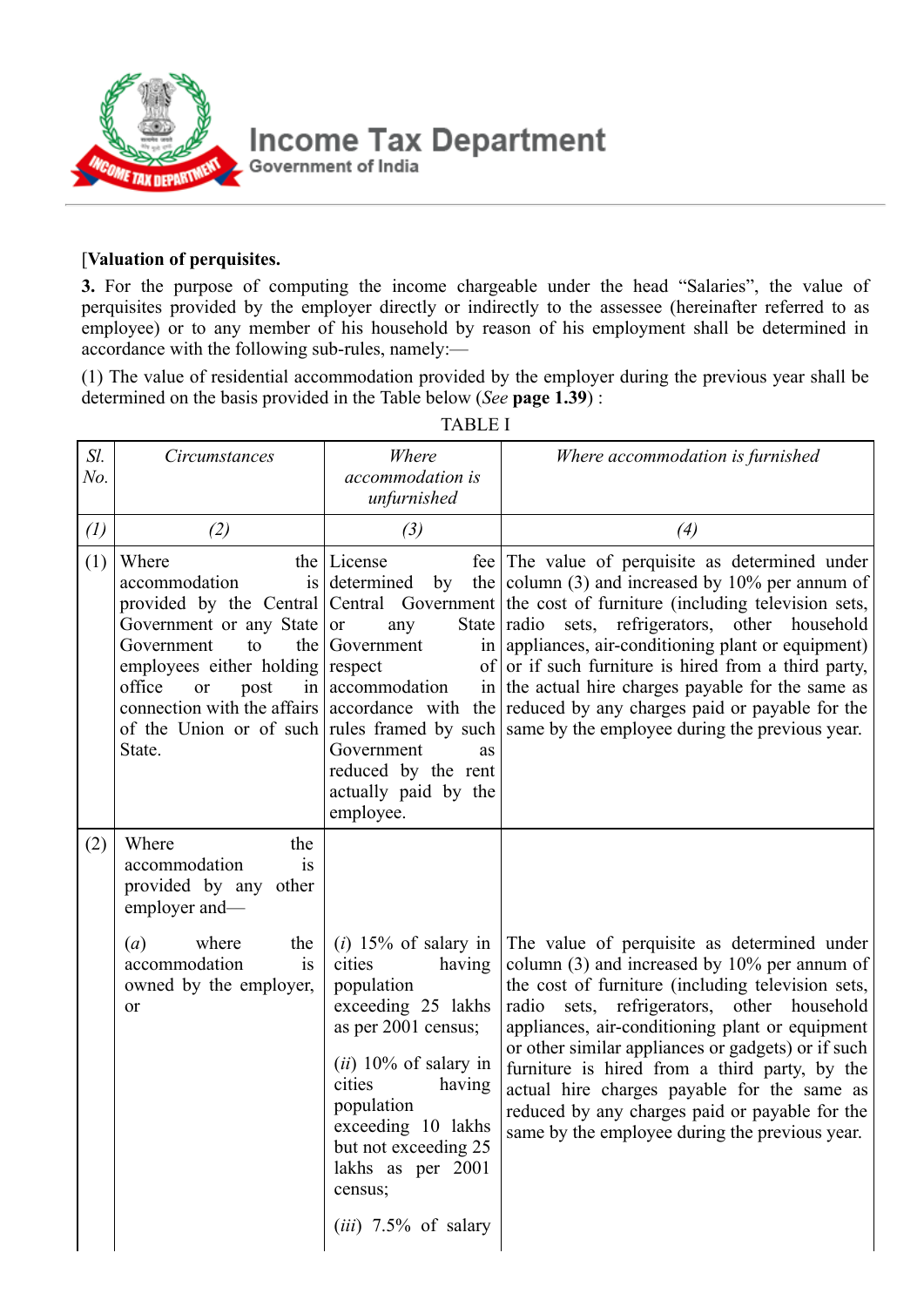|     | (b)<br>where<br>the<br>accommodation is taken<br>on lease or rent by the<br>employer.                                                                                                                                                                                                                        | in other areas, in<br>respect of the period<br>during which the<br>said accommodation<br>was occupied by the<br>employee during the<br>previous year<br>as<br>reduced by the rent,<br>if any, actually paid<br>by the employee.<br>Actual<br>amount<br>payable<br>rent,<br>the<br>employee. | of The value of perquisite as determined under<br>lease rental paid or column (3) and increased by 10% per annum of<br>by the the cost of furniture (including television sets,<br>employer or 15% of radio sets, refrigerators, other household<br>salary whichever is appliances, air-conditioning plant or equipment<br>lower as reduced by or other similar appliances or gadgets) or if such<br>if any, furniture is hired from a third party, by the<br>actually paid by the actual hire charges payable for the same as<br>reduced by any charges paid or payable for the |
|-----|--------------------------------------------------------------------------------------------------------------------------------------------------------------------------------------------------------------------------------------------------------------------------------------------------------------|---------------------------------------------------------------------------------------------------------------------------------------------------------------------------------------------------------------------------------------------------------------------------------------------|----------------------------------------------------------------------------------------------------------------------------------------------------------------------------------------------------------------------------------------------------------------------------------------------------------------------------------------------------------------------------------------------------------------------------------------------------------------------------------------------------------------------------------------------------------------------------------|
| (3) | Where<br>accommodation<br>is<br>provided by the employer<br>specified in serial number<br>$(1)$ or $(2)$ in a hotel<br>(except<br>where<br>the<br>employee is<br>provided<br>such accommodation for a<br>period not exceeding in<br>aggregate fifteen days on<br>his transfer from one<br>place to another). | the Not applicable                                                                                                                                                                                                                                                                          | same by the employee during the previous year.<br>24% of salary paid or payable for the previous<br>year or the actual charges paid or payable to<br>such hotel, which is lower, for the period during<br>which such accommodation is provided as<br>reduced by the rent, if any, actually paid or<br>payable by the employee:                                                                                                                                                                                                                                                   |

**Provided** that nothing contained in this sub-rule shall apply to any accommodation provided to an employee working at a mining site or an on-shore oil exploration site or a project execution site, or a dam site or a power generation site or an off-shore site—

- (*i*) which, being of a temporary nature and having plinth area not exceeding 800 square feet, is located not less than eight kilometres away from the local limits of any municipality or a cantonment board; or
- (*ii*) which is located in a remote area:

**Provided further** that where on account of his transfer from one place to another, the employee is provided with accommodation at the new place of posting while retaining the accommodation at the other place, the value of perquisite shall be determined with reference to only one such accommodation which has the lower value with reference to the Table above for a period not exceeding 90 days and thereafter the value of perquisite shall be charged for both such accommodations in accordance with the Table.

*Explanation.—*For the purposes of this sub-rule, where the accommodation is provided by the Central Government or any State Government to an employee who is serving on deputation with any body or undertaking under the control of such Government,—

- (*i*) the employer of such an employee shall be deemed to be that body or undertaking where the employee is serving on deputation; and
- (*ii*) the value of perquisite of such an accommodation shall be the amount calculated in accordance with Sl. No.  $(2)(a)$  of Table I, as if the accommodation is owned by the employer.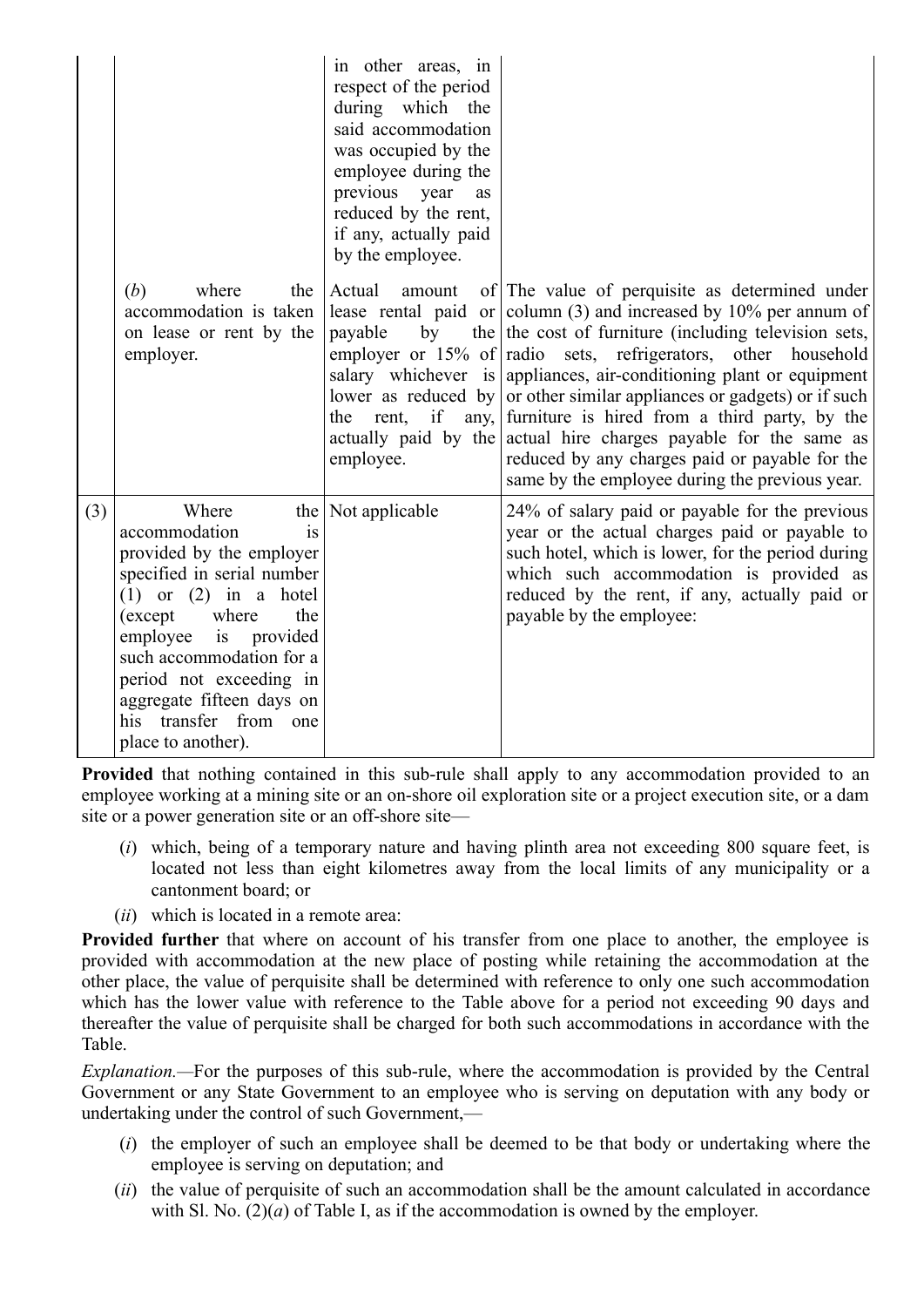(2)(*A*) The value of perquisite by way of use of motor car to an employee by an employer shall be determined in accordance with the following Table, namely:—

| Sl.<br>No.        | Circumstances                                                                                                                                                                                                                                  | Where cubic capacity of engine does<br>not exceed 1.6 litres                                                                                                                                | Where cubic capacity of engine<br>exceeds 1.6 litres                                                                                                                                                                                                                                                                                                                                                                                                                                                                                                                                                                                                                                                                 |
|-------------------|------------------------------------------------------------------------------------------------------------------------------------------------------------------------------------------------------------------------------------------------|---------------------------------------------------------------------------------------------------------------------------------------------------------------------------------------------|----------------------------------------------------------------------------------------------------------------------------------------------------------------------------------------------------------------------------------------------------------------------------------------------------------------------------------------------------------------------------------------------------------------------------------------------------------------------------------------------------------------------------------------------------------------------------------------------------------------------------------------------------------------------------------------------------------------------|
| $\left( l\right)$ | (2)<br>(3)                                                                                                                                                                                                                                     |                                                                                                                                                                                             | (4)                                                                                                                                                                                                                                                                                                                                                                                                                                                                                                                                                                                                                                                                                                                  |
| (1)               | Where<br>the motor<br>owned<br>car is<br><sub>or</sub><br>the<br>hired<br>by<br>employer and-                                                                                                                                                  |                                                                                                                                                                                             |                                                                                                                                                                                                                                                                                                                                                                                                                                                                                                                                                                                                                                                                                                                      |
|                   | $(a)$ is used wholly<br>and exclusively in<br>the performance of<br>his official duties;                                                                                                                                                       | No value:                                                                                                                                                                                   | No value:                                                                                                                                                                                                                                                                                                                                                                                                                                                                                                                                                                                                                                                                                                            |
|                   |                                                                                                                                                                                                                                                | <b>Provided</b><br>documents   Provided<br>that<br>the<br>are maintained by the employer.                                                                                                   | that<br>the<br>documents<br>specified in clause (B) of this sub-rule specified in clause (B) of this sub-rule<br>are maintained by the employer.                                                                                                                                                                                                                                                                                                                                                                                                                                                                                                                                                                     |
|                   | (b)<br>used<br>1S<br>exclusively for the<br>private or personal<br>purposes of the<br>employee or<br>any<br>member<br>of<br>his<br>household and the<br>running<br>and<br>maintenance<br>expenses are met<br>or reimbursed by<br>the employer; | of expenditure Actual<br>Actual<br>amount<br>use.                                                                                                                                           | amount<br>of<br>expenditure<br>incurred by the employer on the incurred by the employer on the<br>running and maintenance of motor car running and maintenance of motor car<br>during the relevant previous year during the relevant previous year<br>including remuneration, if any, paid including remuneration, if any, paid<br>by the employer to the chauffeur as by the employer to the chauffeur as<br>increased by the amount representing increased by the amount representing<br>normal wear and tear of the motor car normal wear and tear of the motor car<br>and as reduced by any amount and as reduced by any amount<br>charged from the employee for such charged from the employee for such<br>use. |
|                   | $(c)$ is used partly<br>in the performance<br>of<br>duties<br>and<br>partly for private<br>personal<br><sub>or</sub><br>of<br>his<br>purposes<br>own<br>any<br>or<br>his<br>member<br>of<br>household and-                                     |                                                                                                                                                                                             |                                                                                                                                                                                                                                                                                                                                                                                                                                                                                                                                                                                                                                                                                                                      |
|                   | $(i)$ the expenses on<br>maintenance<br>and<br>running are met or<br>reimbursed by the<br>employer;                                                                                                                                            | Rs. 1,800 ( <i>plus</i> Rs. 900, if chauffeur Rs. 2,400 ( <i>plus</i> Rs. 900, if chauffeur is<br>is also provided to run the motor car)                                                    | also provided to run the motor car)                                                                                                                                                                                                                                                                                                                                                                                                                                                                                                                                                                                                                                                                                  |
|                   | <i>(ii)</i> the expenses<br>running<br>and<br>on<br>for<br>maintenance<br>private or personal<br>use are fully met<br>by the assessee.                                                                                                         | Rs. 600 ( <i>plus</i> Rs. 900, if chauffeur is Rs. 900 ( <i>plus</i> Rs. 900, if chauffeur is<br>also provided by the employer to run also provided to run the motor car)<br>the motor car) |                                                                                                                                                                                                                                                                                                                                                                                                                                                                                                                                                                                                                                                                                                                      |
|                   | Where<br>the<br>(2)<br>employee owns a<br>motor car but the                                                                                                                                                                                    |                                                                                                                                                                                             |                                                                                                                                                                                                                                                                                                                                                                                                                                                                                                                                                                                                                                                                                                                      |

## TABLE II **VALUE OF PERQUISITE PER CALENDAR MONTH**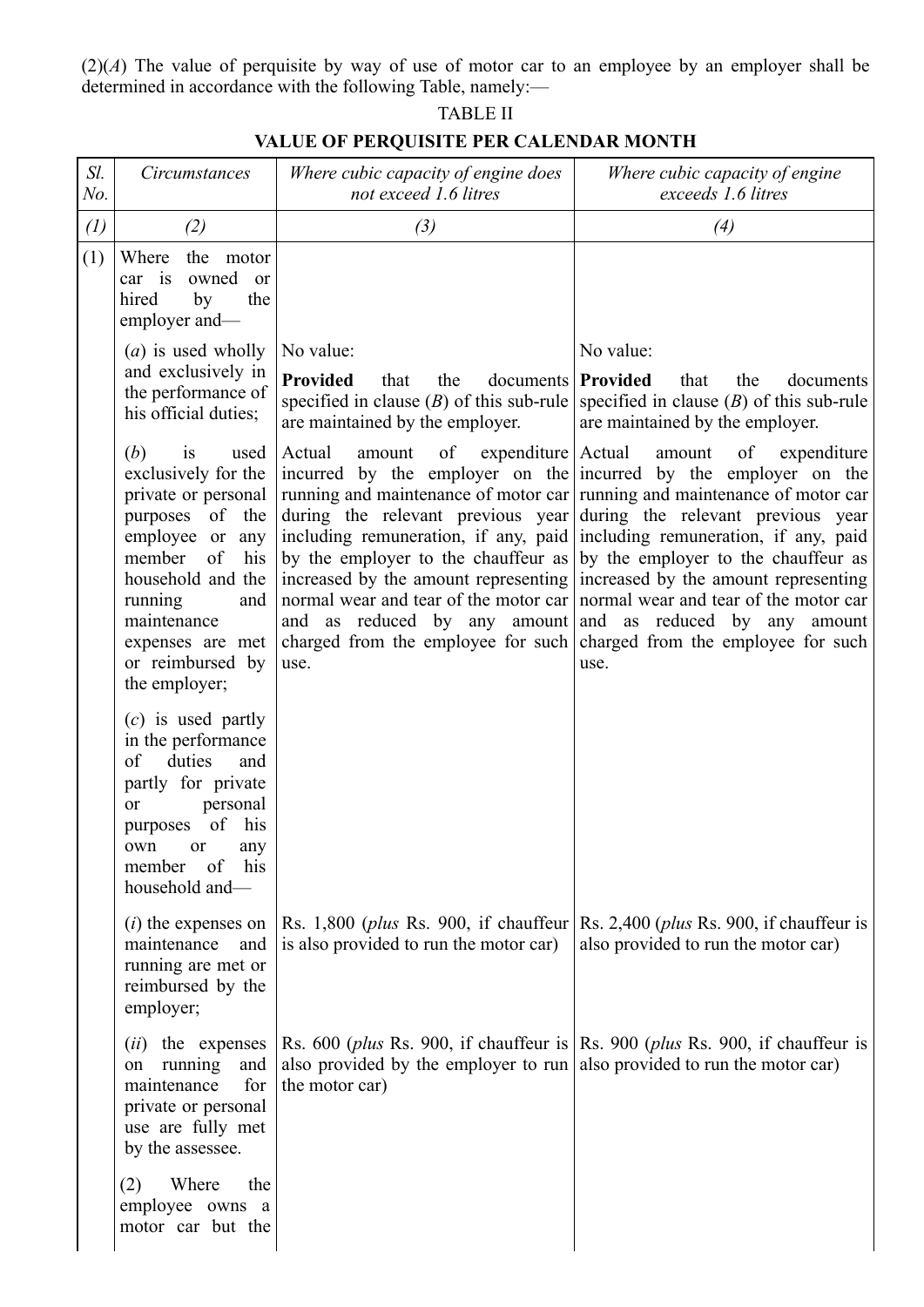|     | actual running and<br>maintenance<br>charges (including<br>remuneration of the<br>chauffeur, if any)<br>met<br>are<br><sub>or</sub><br>reimbursed to him<br>by the employer<br>and                                             |                                                                                                                                                                                                    |                                                                                                                                                                                                    |
|-----|--------------------------------------------------------------------------------------------------------------------------------------------------------------------------------------------------------------------------------|----------------------------------------------------------------------------------------------------------------------------------------------------------------------------------------------------|----------------------------------------------------------------------------------------------------------------------------------------------------------------------------------------------------|
|     | (i)<br>such<br>reimbursement is<br>for the use of the<br>vehicle wholly and<br>exclusively<br>for<br>official purposes;                                                                                                        | No value:<br><b>Provided</b><br>that<br>the<br>documents<br>specified in clause $(B)$ of this sub-<br>rule are maintained by the employer.                                                         | No value:<br>Provided<br>that<br>the<br>documents<br>specified in clause $(B)$ of this sub-<br>rule are maintained by the employer.                                                                |
|     | (ii)<br>such<br>reimbursement is<br>for the use of the<br>vehicle partly for<br>official<br>purposes<br>partly<br>for<br>and<br>personal or private<br>purposes of the<br>employee or any<br>member<br>of<br>his<br>household. | Subject to the provisions of clause $(B)$<br>of this sub-rule, the actual amount of<br>expenditure incurred by the employer<br>as reduced by the amount specified in<br>Sl. No. $(1)(c)(i)$ above. | Subject to the provisions of clause $(B)$<br>of this sub-rule, the actual amount of<br>expenditure incurred by the employer<br>as reduced by the amount specified in<br>Sl. No. $(1)(c)(i)$ above. |
| (3) | Where<br>the<br>employee owns any<br>other<br>automotive<br>conveyance but the<br>actual running and<br>maintenance<br>charges are met or<br>reimbursed to him<br>by the employer<br>$and$ —                                   |                                                                                                                                                                                                    |                                                                                                                                                                                                    |
|     | (i)<br>such<br>reimbursement is<br>for the use of the<br>vehicle wholly and<br>exclusively<br>for<br>official purposes;                                                                                                        | No value:<br><b>Provided</b> that<br>the<br>documents<br>specified in clause $(B)$ of this sub-<br>rule are maintained by the employer.                                                            | Not applicable                                                                                                                                                                                     |
|     | (ii)<br>such<br>reimbursement is<br>for the use<br>of<br>vehicle partly for<br>official<br>purposes<br>partly<br>and<br>for<br>personal or private<br>purposes of the<br>employee.                                             | Subject to the provisions of clause<br>$(B)$ of this sub-rule, the actual<br>amount of expenditure incurred by<br>the employer as reduced by the<br>amount of Rs. 900.                             |                                                                                                                                                                                                    |

**Provided** that where one or more motor-cars are owned or hired by the employer and the employee or any member of his household are allowed the use of such motor-car or all of any of such motor-cars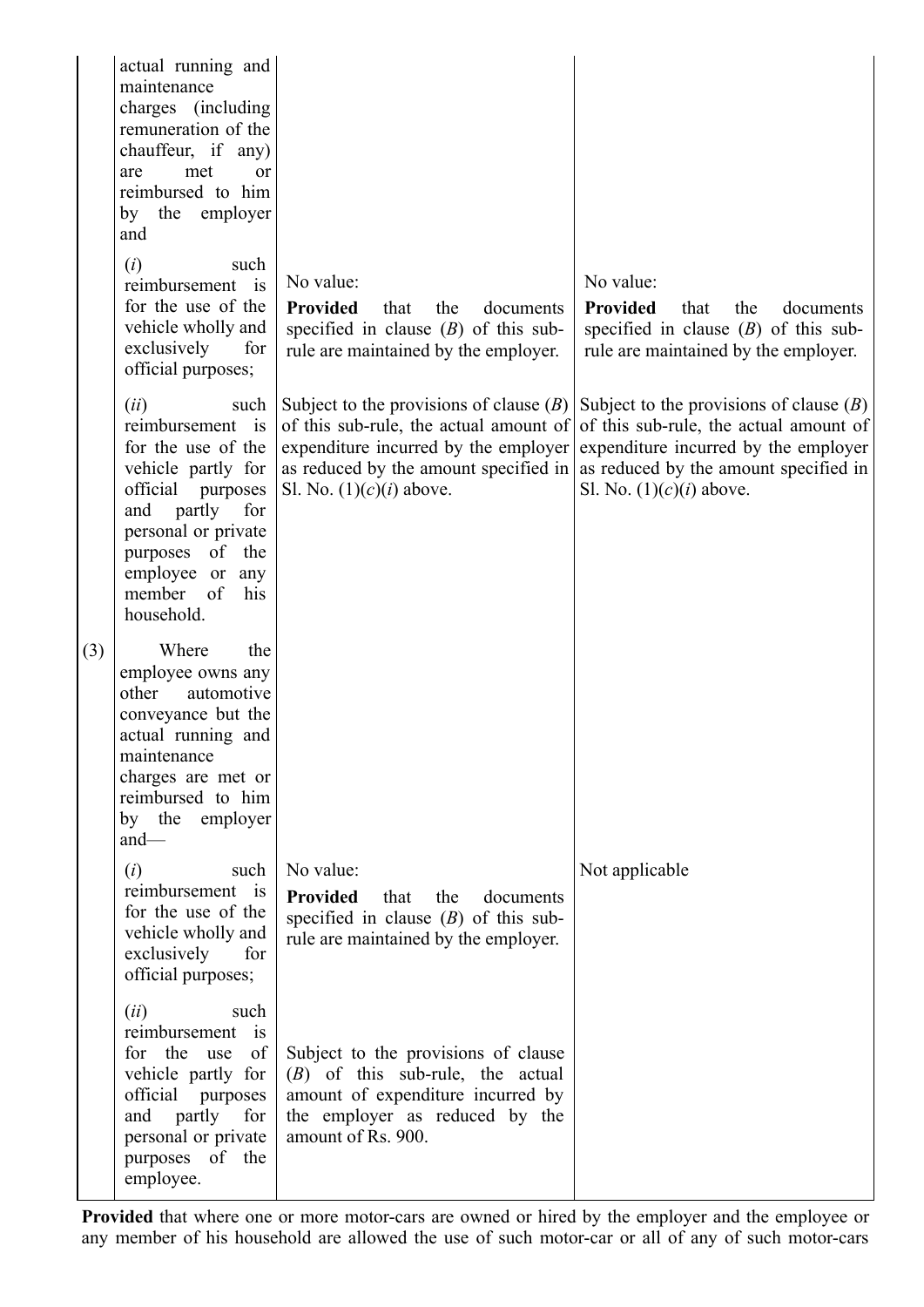(otherwise than wholly and exclusively in the performance of his duties), the value of perquisite shall be the amount calculated in respect of one car in accordance with Sl. No.  $(1)(c)(i)$  of Table II as if the employee had been provided one motor-car for use partly in the performance of his duties and partly for his private or personal purposes and the amount calculated in respect of the other car or cars in accordance with Sl. No. (1)(*b*) of Table II as if he had been provided with such car exclusively for his private or personal purposes.

(*B*) Where the employer or the employee claims that the motor-car is used wholly and exclusively in the performance of official duty or that the actual expenses on the running and maintenance of the motor-car owned by the employee for official purposes is more than the amounts deductible in Sl. No. 2(*ii*) or 3(*ii*) of Table II, he may claim a higher amount attributable to such official use and the value of perquisite in such a case shall be the actual amount of charges met or reimbursed by the employer as reduced by such higher amount attributable to official use of the vehicle provided that the following conditions are fulfilled :—

- (*a*) the employer has maintained complete details of journey undertaken for official purpose which may include date of journey, destination, mileage, and the amount of expenditure incurred thereon;
- (*b*) the employer gives a certificate to the effect that the expenditure was incurred wholly and exclusively for the performance of official duties.

*Explanation.*—For the purposes of this sub-rule, the normal wear and tear of a motor-car shall be taken at 10 per cent per annum of the actual cost of the motor-car or cars.

(3) The value of benefit to the employee or any member of his household resulting from the provision by the employer of services of a sweeper, a gardener, a watchman or a personal attendant, shall be the actual cost to the employer. The actual cost in such a case shall be the total amount of salary paid or payable by the employer or any other person on his behalf for such services as reduced by any amount paid by the employee for such services.

(4) The value of the benefit to the employee resulting from the supply of gas, electric energy or water for his household consumption shall be determined as the sum equal to the amount paid on that account by the employer to the agency supplying the gas, electric energy or water. Where such supply is made from resources owned by the employer, without purchasing them from any other outside agency, the value of perquisite would be the manufacturing cost per unit incurred by the employer. Where the employee is paying any amount in respect of such services, the amount so paid shall be deducted from the value so arrived at.

(5) The value of benefit to the employee resulting from the provision of free or concessional educational facilities for any member of his household shall be determined as the sum equal to the amount of expenditure incurred by the employer in that behalf or where the educational institution is itself maintained and owned by the employer or where free educational facilities for such member of employees' household are allowed in any other educational institution by reason of his being in employment of that employer, the value of the perquisite to the employee shall be determined with reference to the cost of such education in a similar institution in or near the locality. Where any amount is paid or recovered from the employee on that account, the value of benefit shall be reduced by the amount so paid or recovered :

**Provided** that where the educational institution itself is maintained and owned by the employer and free educational facilities are provided to the children of the employee or where such free educational facilities are provided in any institution by reason of his being in employment of that employer, nothing contained in this sub-rule shall apply if the cost of such education or the value of such benefit per child does not exceed one thousand rupees per month.

(6) The value of any benefit or amenity resulting from the provision by an employer who is engaged in the carriage of passengers or goods, to any employee or to any member of his household for personal or private journey free of cost or at concessional fare, in any conveyance owned, leased or made available by any other arrangement by such employer for the purpose of transport of passengers or goods shall be taken to be the value at which such benefit or amenity is offered by such employer to the public as reduced by the amount, if any, paid by or recovered from the employee for such benefit or amenity :

**Provided** that nothing contained in this sub-rule shall apply to the employees of an airline or the railways.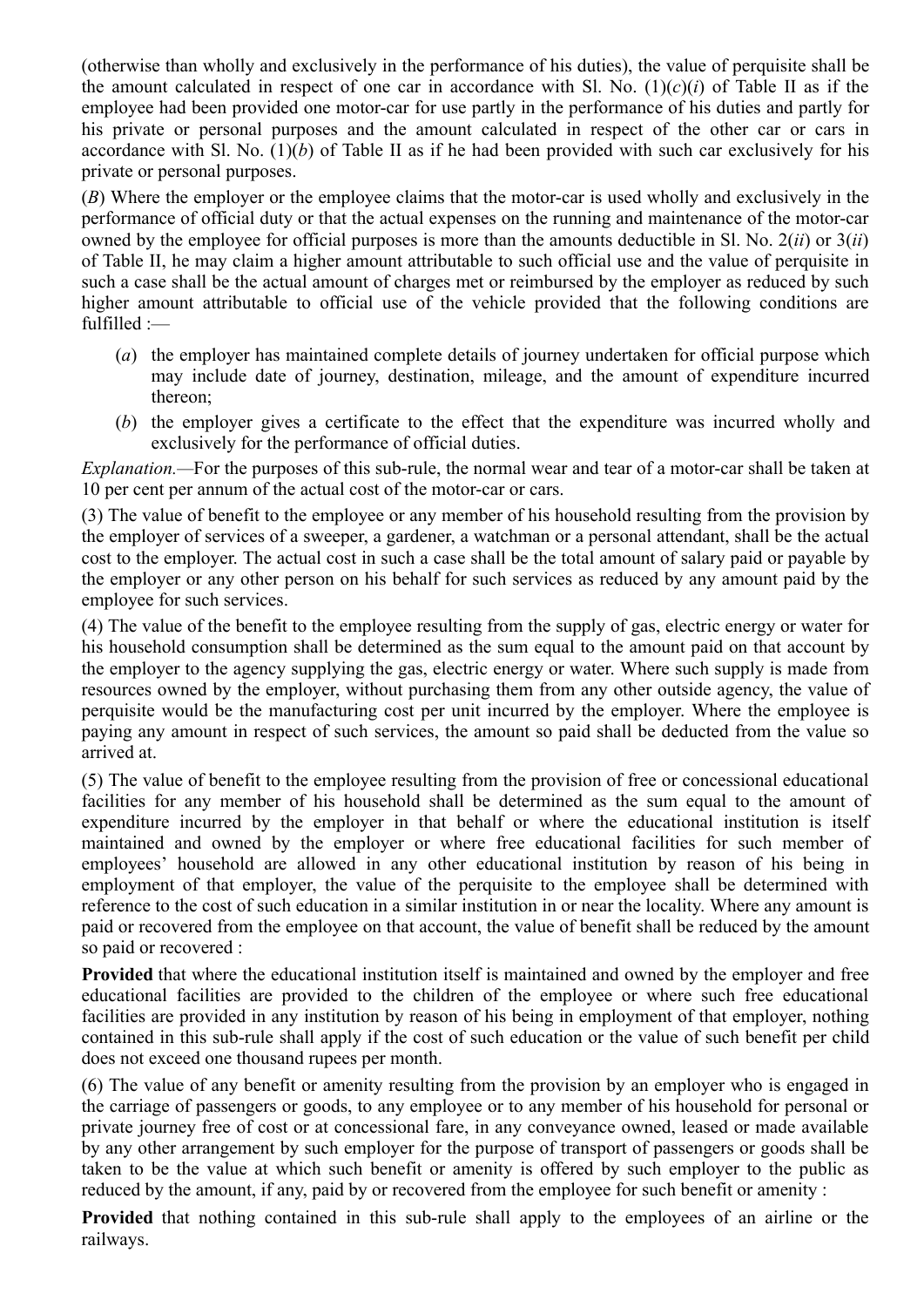(7) In terms of provisions contained in sub-clause (*viii*) of clause (*2*) of section 17, the following other benefits or amenities and value thereof shall be determined in the manner provided hereunder:

(*i*) The value of the benefit to the assessee resulting from the provision of interest-free or concessional loan for any purpose made available to the employee or any member of his household during the relevant previous year by the employer or any person on his behalf shall be determined as the sum equal to the interest computed at the rate charged per annum by the State Bank of India, constituted under the State Bank of India Act, 1955 (23 of 1955), as on the 1st day of the relevant previous year in respect of loans for the same purpose advanced by it on the maximum outstanding monthly balance as reduced by the interest, if any, actually paid by him or any such member of his household:

**Provided** that no value would be charged if such loans are made available for medical treatment in respect of diseases specified in rule 3A of these Rules or where the amount of loans are petty not exceeding in the aggregate twenty thousand rupees:

**Provided further** that where the benefit relates to the loans made available for medical treatment referred to above, the exemption so provided shall not apply to so much of the loan as has been reimbursed to the employee under any medical insurance scheme.

(*ii*) The value of travelling, touring, accommodation and any other expenses paid for or borne or reimbursed by the employer for any holiday availed of by the employee or any member of his household, other than concession or assistance referred to in rule 2B of these rules, shall be determined as the sum equal to the amount of the expenditure incurred by such employer in that behalf. Where such facility is maintained by the employer, and is not available uniformly to all employees, the value of benefit shall be taken to be the value at which such facilities are offered by other agencies to the public. Where the employee is on official tour and the expenses are incurred in respect of any member of his household accompanying him, the amount of expenditure so incurred shall also be a fringe benefit or amenity:

**Provided** that where any official tour is extended as a vacation, the value of such fringe benefit shall be limited to the expenses incurred in relation to such extended period of stay or vacation. The amount so determined shall be reduced by the amount, if any, paid or recovered from the employee for such benefit or amenity.

(*iii*) The value of free food and non-alcoholic beverages provided by the employer to an employee shall be the amount of expenditure incurred by such employer. The amount so determined shall be reduced by the amount, if any, paid or recovered from the employee for such benefit or amenity:

**Provided** that nothing contained in this clause shall apply to free food and non-alcoholic beverages provided by such employer during working hours at office or business premises or through paid vouchers which are not transferable and usable only at eating joints, to the extent the value thereof in either case does not exceed fifty rupees per meal or to tea or snacks provided during working hours or to free food and non-alcoholic beverages during working hours provided in a remote area or an off-shore installation.

[1](javascript:ShowFootnote() **[Provided further** *that the exemption provided in the first proviso in respect of free food and non-alcoholic beverage provided by such employer through paid voucher shall not apply to an employee, being an assessee, who has exercised option under sub-section (5) of section 115BAC*.**]**

(*iv*) The value of any gift, or voucher, or token in lieu of which such gift may be received by the employee or by member of his household on ceremonial occasions or otherwise from the employer shall be determined as the sum equal to the amount of such gift:

**Provided** that where the value of such gift, voucher or token, as the case may be, is below five thousand rupees in the aggregate during the previous year, the value of perquisite shall be taken as "*nil*".

(*v*) The amount of expenses including membership fees and annual fees incurred by the employee or any member of his household, which is charged to a credit card (including any add-on-card) provided by the employer, or otherwise, paid for or reimbursed by such employer shall be taken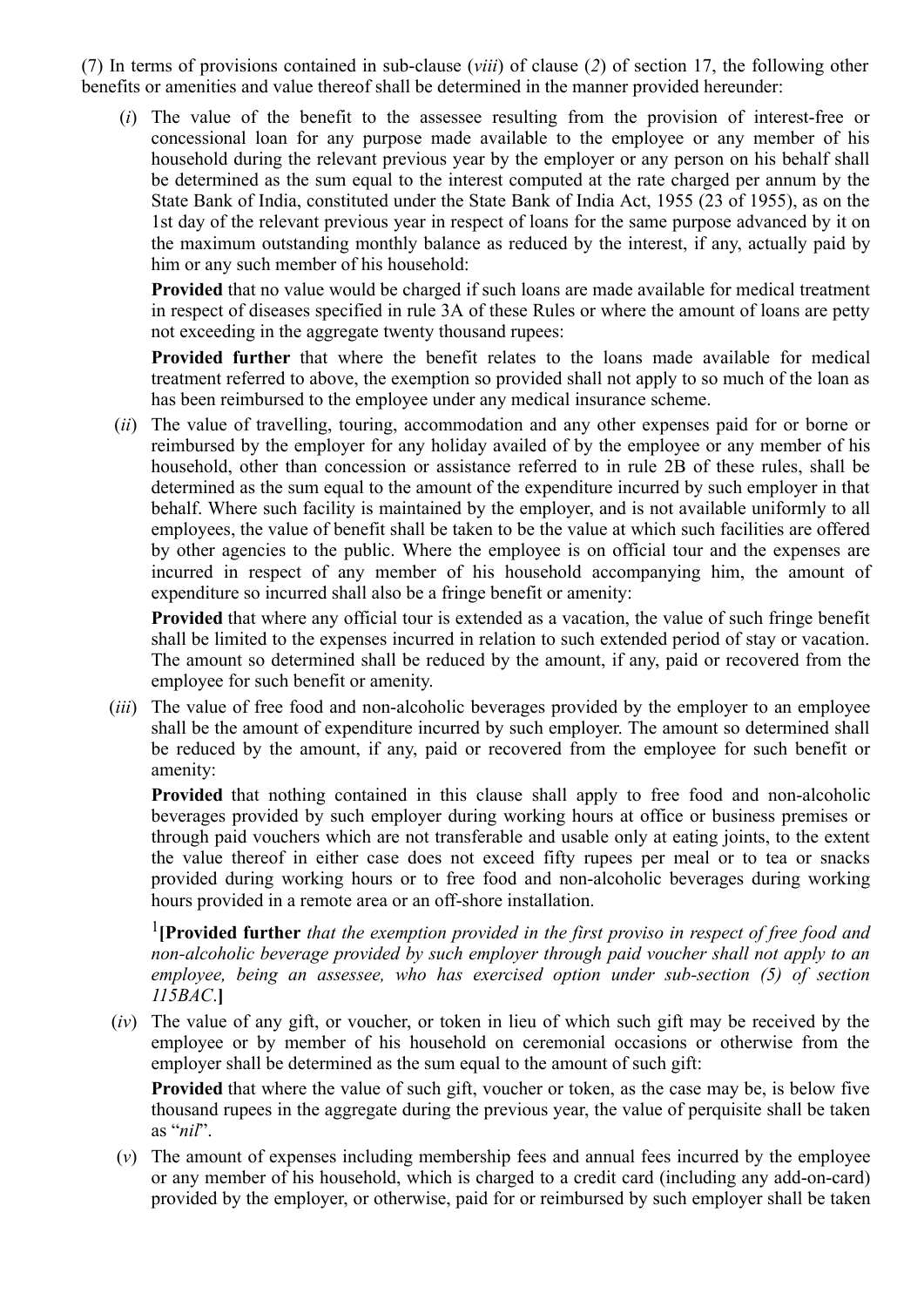to be the value of perquisite chargeable to tax as reduced by the amount, if any paid or recovered from the employee for such benefit or amenity:

**Provided** that there shall be no value of such benefit where expenses are incurred wholly and exclusively for official purposes and the following conditions are fulfilled:—

- (*a*) complete details in respect of such expenditure are maintained by the employer which may, *inter alia,* include the date of expenditure and the nature of expenditure;
- (*b*) the employer gives a certificate for such expenditure to the effect that the same was incurred wholly and exclusively for the performance of official duties.
- (*vi*) (*A*) The value of benefit to the employee resulting from the payment or reimbursement by the employer of any expenditure incurred (including the amount of annual or periodical fee) in a club by him or by a member of his household shall be determined to be the actual amount of expenditure incurred or reimbursed by such employer on that account. The amount so determined shall be reduced by the amount, if any paid or recovered from the employee for such benefit or amenity:

**Provided** that where the employer has obtained corporate membership of the club and the facility is enjoyed by the employee or any member of his household, the value of perquisite shall not include the initial fee paid for acquiring such corporate membership.

(*B*) Nothing contained in this clause shall apply if such expenditure is incurred wholly and exclusively for business purposes and the following conditions are fulfilled:—

- (*a*) complete details in respect of such expenditure are maintained by the employer which may, *inter alia*, include the date of expenditure, the nature of expenditure and its business expediency;
- (*b*) the employer gives a certificate for such expenditure to the effect that the same was incurred wholly and exclusively for the performance of official duties.

(*C*) Nothing contained in this clause shall apply for use of health club, sports and similar facilities provided uniformly to all employees by the employer.

- (*vii*) The value of benefit to the employee resulting from the use by the employee or any member of his household of any movable asset (other than assets already specified in this rule and other than laptops and computers) belonging to the employer or hired by him shall be determined at 10 per cent per annum of the actual cost of such asset or the amount of rent or charge paid or payable by the employer, as the case may be, as reduced by the amount, if any, paid or recovered from the employee for such use.
- (*viii*) The value of benefit to the employee arising from the transfer of any movable asset belonging to the employer directly or indirectly to the employee or any member of his household shall be determined to be the amount representing the actual cost of such assets to the employer as reduced by the cost of normal wear and tear calculated at the rate of 10 per cent of such cost for each completed year during which such asset was put to use by the employer and as further reduced by the amount, if any, paid or recovered from the employee being the consideration for such transfer :

**Provided** that in the case of computers and electronic items, the normal wear and tear would be calculated at the rate of 50 per cent and in the case of motor cars at the rate of 20 per cent by the reducing balance method.

(*ix*) The value of any other benefit or amenity, service, right or privilege provided by the employer shall be determined on the basis of cost to the employer under an arm's length transaction as reduced by the employee's contribution, if any :

**Provided** that nothing contained in this clause shall apply to the expenses on telephones including a mobile phone actually incurred on behalf of the employee by the employer.

(8)(*i*) For the purposes of sub-clause (*vi*) of clause (*2*) of section 17, the fair market value of any specified security or sweat equity share, being an equity share in a company, on the date on which the option is exercised by the employee, shall be determined in accordance with the provisions of clause (*ii*) or clause (*iii*).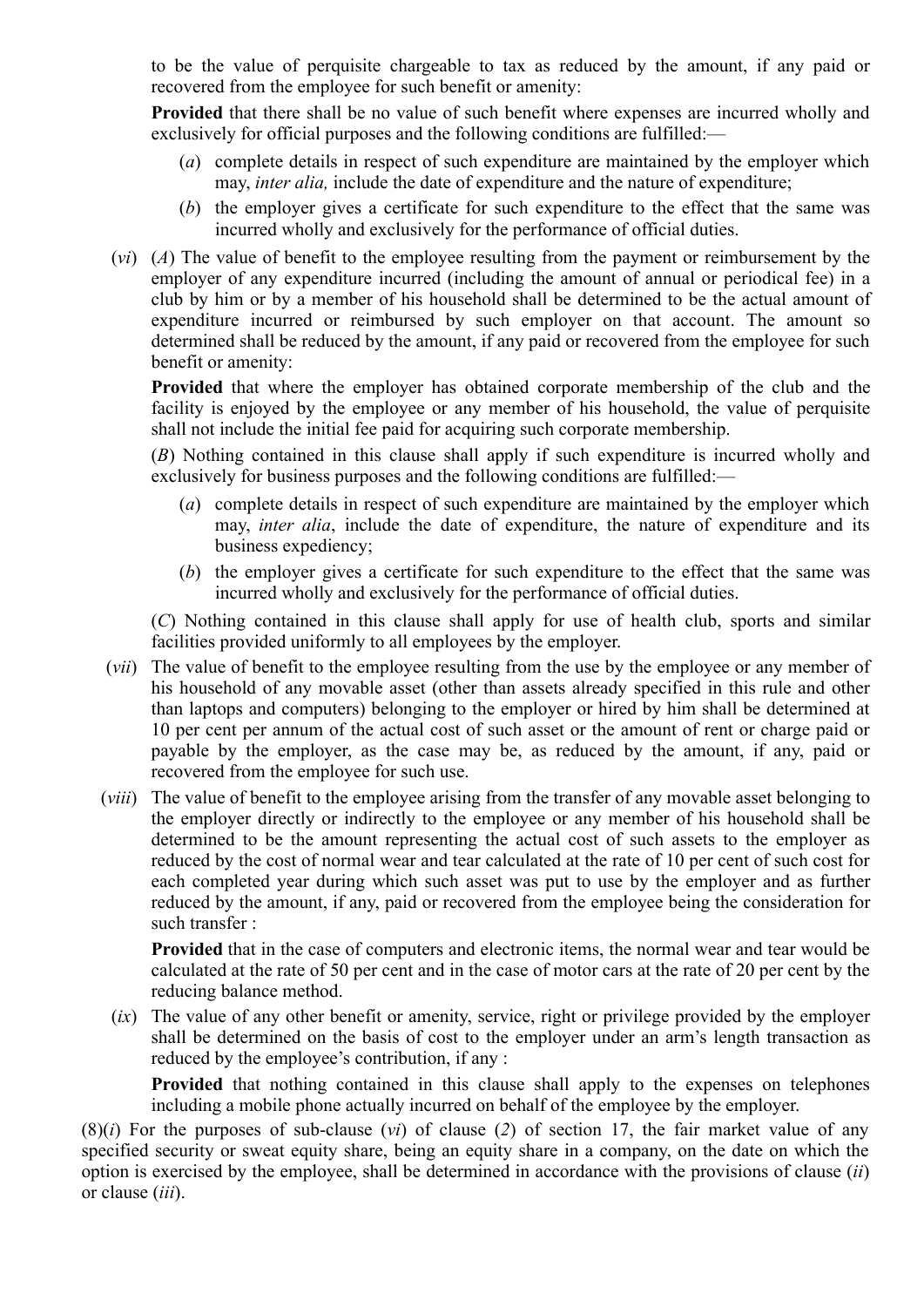(*ii*) In a case where, on the date of the exercising of the option, the share in the company is listed on a recognized stock exchange, the fair market value shall be the average of the opening price and closing price of the share on that date on the said stock exchange :

**Provided** that where, on the date of exercising of the option, the share is listed on more than one recognized stock exchanges, the fair market value shall be the average of opening price and closing price of the share on the recognised stock exchange which records the highest volume of trading in the share :

**Provided further** that where, on the date of exercising of the option, there is no trading in the share on any recognized stock exchange, the fair market value shall be—

- (*a*) the closing price of the share on any recognised stock exchange on a date closest to the date of exercising of the option and immediately preceding such date; or
- (*b*) the closing price of the share on a recognised stock exchange, which records the highest volume of trading in such share, if the closing price, as on the date closest to the date of exercising of the option and immediately preceding such date, is recorded on more than one recognized stock exchange.

(*iii*) In a case where, on the date of exercising of the option, the share in the company is not listed on a recognised stock exchange, the fair market value shall be such value of the share in the company as determined by a merchant banker on the specified date.

(*iv*) For the purpose of this sub-rule,—

(*a*) "closing price" of a share on a recognised stock exchange on a date shall be the price of the last settlement on such date on such stock exchange :

**Provided** that where the stock exchange quotes both "buy" and "sell" prices, the closing price shall be the "sell" price of the last settlement;

- (*b*) "merchant banker" means category I merchant banker registered with Securities and Exchange Board of India established under section 3 of the Securities and Exchange Board of India Act, 1992 (15 of 1992);
- (*c*) "opening price" of a share on a recognised stock exchange on a date shall be the price of the first settlement on such date on such stock exchange :

**Provided** that where the stock exchange quotes both "buy" and "sell" prices, the opening price shall be the "sell" price of the first settlement;

- (*d*) "recognised stock exchange" shall have the same meaning assigned to it in clause (*f*) of section 2 of the Securities Contracts (Regulation) Act, 1956 (42 of 1956);
- (*e*) "specified date" means,—
- (*i*) the date of exercising of the option; or
- (*ii*) any date earlier than the date of the exercising of the option, not being a date which is more than 180 days earlier than the date of the exercising.

(9) For the purposes of sub-clause (*vi*) of clause (*2*) of section 17, the fair market value of any specified security, not being an equity share in a company, on the date on which the option is exercised by the employee, shall be such value as determined by a merchant banker on the specified date.

*Explanation.*—For the purposes of this sub-rule, "merchant banker" and "specified date" shall have the meanings assigned to them in sub-clause (*b*) and sub-clause (*e*) respectively of clause (*iv*) of sub-rule (8).

(10) This rule shall come into force with effect from the 1st day of April, 2009.

*Explanation.*—For the purposes of this rule—

- (*i*) "accommodation" includes a house, flat, farm house or part thereof, or accommodation in a hotel, motel, service apartment, guest house, caravan, mobile home, ship or other floating structure;
- (*ii*) "entertainment" includes hospitality of any kind and also, expenditure on business gifts other than free samples of the employers own product with the aim of advertising to the general public;
- (*iii*) "hotel" includes licensed accommodation in the nature of motel, service apartment or guest house;